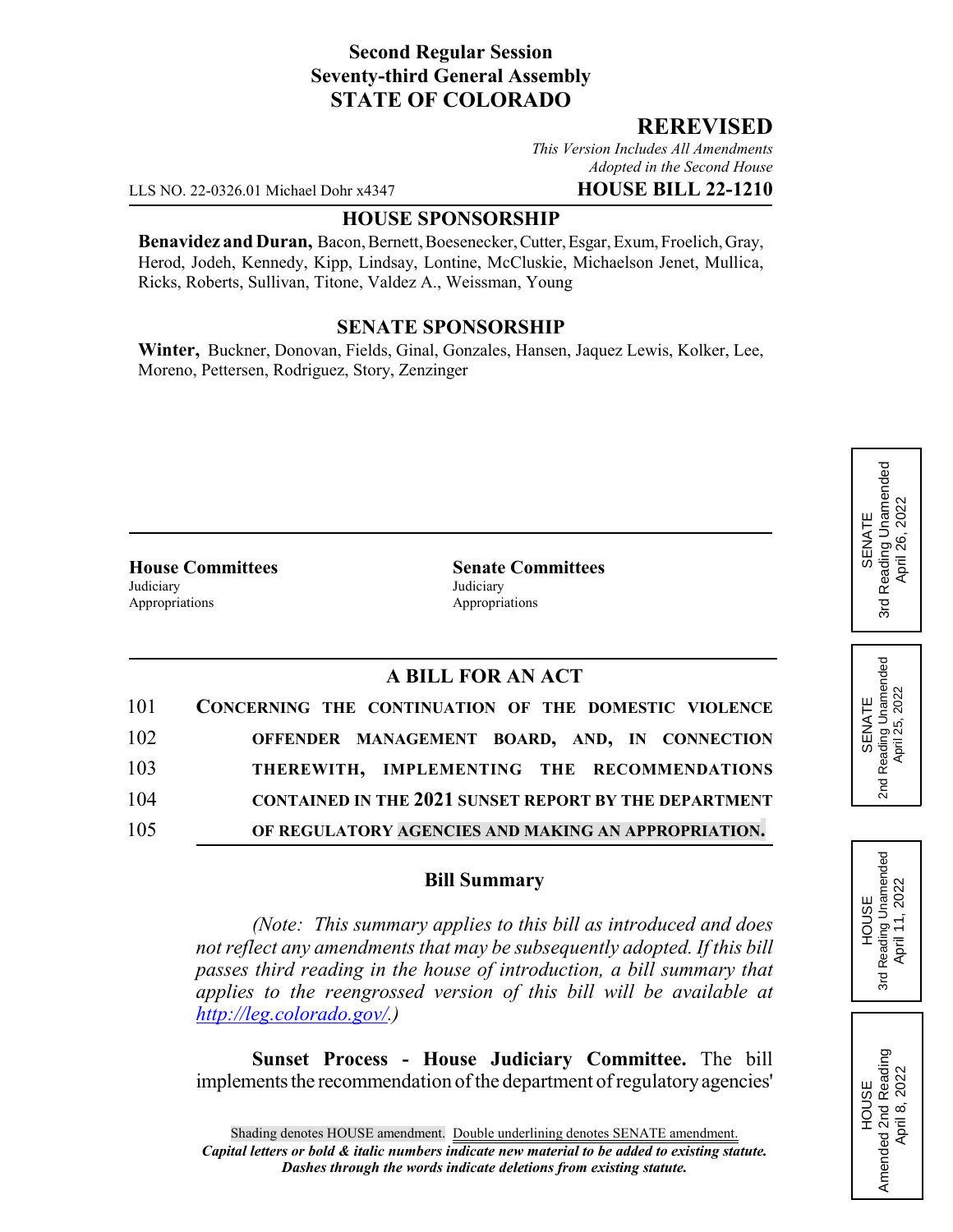sunset review and report concerning the domestic violence offender management board (board). The bill extends the board until September 1, 2033. The bill requires the board to conduct annual compliance reviews on at least 5% of the treatment providers who provide services to domestic violence offenders. The bill conforms the fingerprint-based background check process for treatment providers to current law and practice.

| $\mathbf{1}$   | Be it enacted by the General Assembly of the State of Colorado:                                |
|----------------|------------------------------------------------------------------------------------------------|
| $\overline{2}$ | SECTION 1. In Colorado Revised Statutes, 16-11.8-103, amend                                    |
| 3              | $(4)(a)$ introductory portion, $(4)(a)$ (III) introductory portion, $(4)(a)$ (III) $(A)$ ,     |
| $\overline{4}$ | $(4)(a)(III)(D)$ , $(4)(a)(IV)$ , and $(7)(a)$ ; and <b>add</b> $(4)(a)(III.3)$ and $(5.5)$ as |
| 5              | follows:                                                                                       |
| 6              | 16-11.8-103. Domestic violence offender management board                                       |
| $\overline{7}$ | - creation - duties - repeal. (4) (a) The board shall carry out HAS the                        |
| 8              | following duties:                                                                              |
| 9              | (III) Develop an application and review process for treatment                                  |
| 10             | providers who provide services to domestic violence offenders pursuant                         |
| 11             | to subsection $(4)(a)(I)$ or $(4)(a)(II)$ of this section. The standards must                  |
| 12             | allow providers to demonstrate that they are in compliance with the                            |
| 13             | standards adopted pursuant to subsections $(4)(a)(I)$ and $(4)(a)(II)$ of this                 |
| 14             | section. The application and review process must consist CONSISTS of the                       |
| 15             | following three parts:                                                                         |
| 16             | (A) The board shall develop separate application and review                                    |
| 17             | processes for standards that apply to the criminal justice component, such                     |
| 18             | as criminal history record checks, for individual treatment providers and                      |
| 19             | treatment programs. Applications for the criminal justice components,                          |
| 20             | including fingerprints, must be submitted to the board. The board shall                        |
| 21             | forward the fingerprints to the Colorado bureau of investigation for use                       |
| 22             | in conducting a state criminal history record check and for transmittal to                     |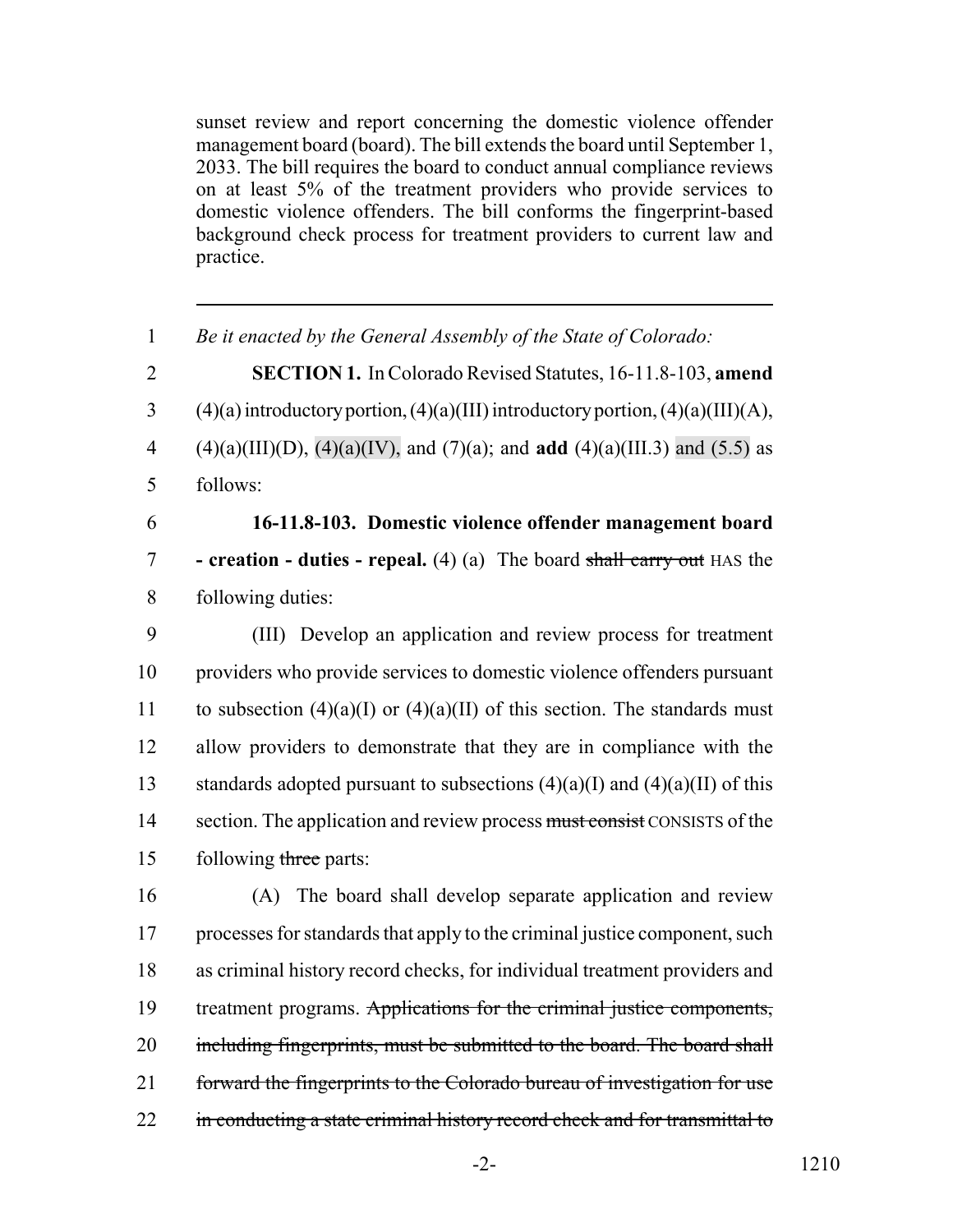the federal bureau of investigation for a national criminal history record check. The information obtained from the state and national criminal history record check may be used by the board to determine an applicant's 4 eligibility for placement on the approved provider list. The board is 5 responsible for the implementation of this subsection  $(4)(a)(III)(A)$  of the 6 application and review process. A LOCAL LAW ENFORCEMENT AGENCY OR A THIRD PARTY APPROVED BY THE COLORADO BUREAU OF INVESTIGATION, FOR THE PURPOSE OF OBTAINING A FINGERPRINT-BASED CRIMINAL HISTORY RECORD CHECK, SHALL TAKE THE FINGERPRINTS OF EACH APPLICANT. IF AN APPROVED THIRD PARTY TAKES THE APPLICANT'S FINGERPRINTS, THE FINGERPRINTS MAY BE ELECTRONICALLY CAPTURED USING COLORADO BUREAU OF INVESTIGATION-APPROVED LIVESCAN EQUIPMENT. THE APPLICANT SHALL SUBMIT PAYMENT FOR THE FINGERPRINTS AND FOR THE 14 ACTUAL COSTS OF THE RECORD CHECK AT THE TIME THE FINGERPRINTS ARE SUBMITTED TO THE COLORADO BUREAU OF INVESTIGATION. UPON RECEIPT OF FINGERPRINTS AND PAYMENT FOR COSTS, THE COLORADO BUREAU OF INVESTIGATION SHALL CONDUCT A STATE AND NATIONAL FINGERPRINT-BASED CRIMINAL HISTORY RECORD CHECK UTILIZING RECORDS OF THE COLORADO BUREAU OF INVESTIGATION AND THE FEDERAL BUREAU OF INVESTIGATION AND SHALL FORWARD THE RESULTS OF THE CRIMINAL HISTORY RECORD CHECK TO THE BOARD.

22 (D) Notwithstanding any action taken by the department of 23 regulatory agencies against a treatment provider, the board may take 24 action against a treatment provider including, but not limited to, removing 25 a treatment provider from the approved provider list. The board may 26 determine the requirements for a treatment provider's name to be placed 27 on the list after his or her name has been removed from the list pursuant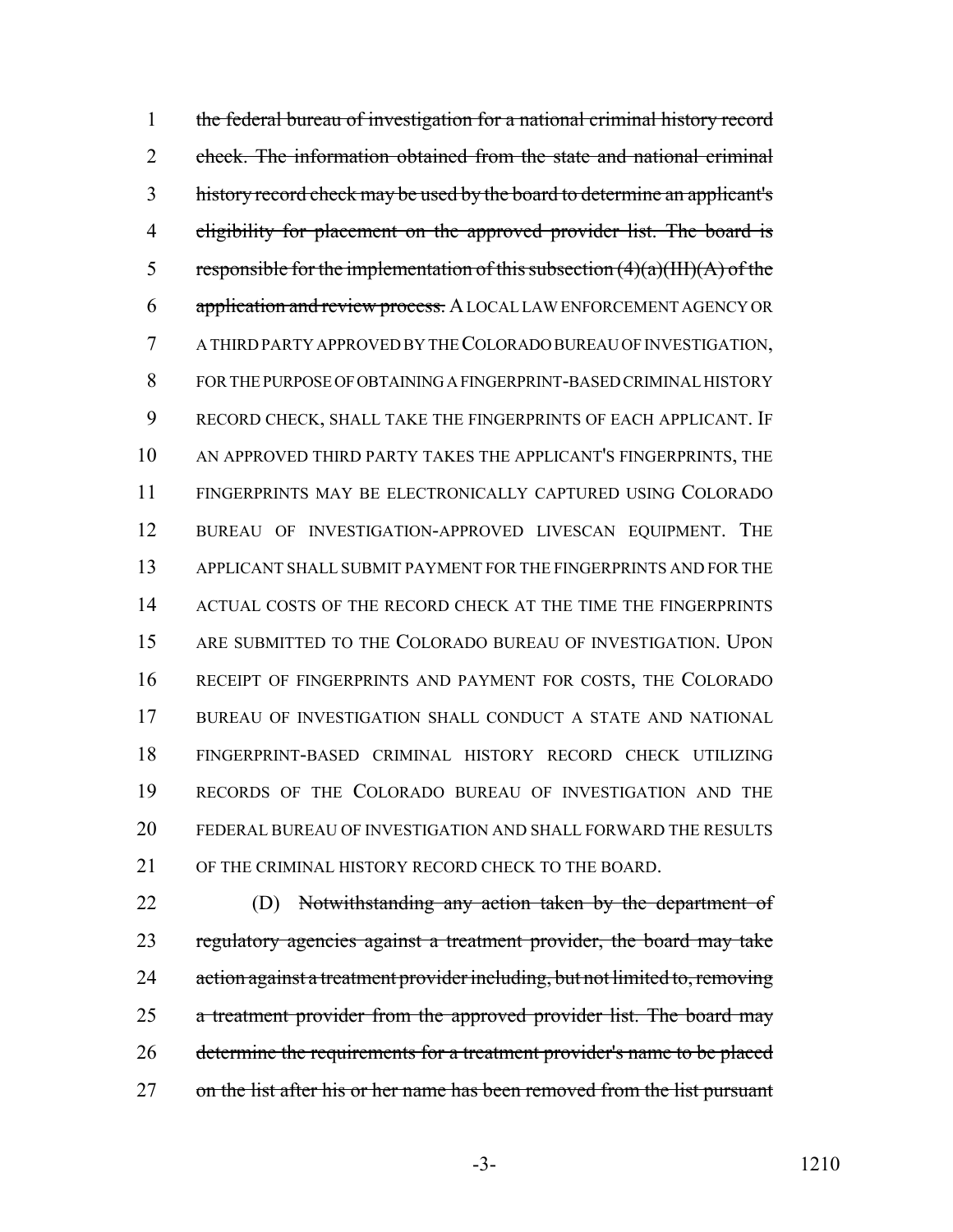1 to this subsection  $(4)(a)(HH)$ . The BOARD SHALL PERFORM COMPLIANCE REVIEWS ON AT LEAST TEN PERCENT OF THE TREATMENT PROVIDERS EVERY TWO YEARS BEGINNING NO LATER THAN JULY 1, 2023.

 (III.3) NOTWITHSTANDING ANY ACTION TAKEN BY THE DEPARTMENT OF REGULATORY AGENCIES AGAINST A TREATMENT PROVIDER, THE BOARD MAY TAKE INDEPENDENT ACTION AGAINST A TREATMENT PROVIDER INCLUDING, BUT NOT LIMITED TO, REMOVING A TREATMENT PROVIDER FROM THE APPROVED PROVIDER LIST. THE BOARD MAY DETERMINE THE REQUIREMENTS FOR A TREATMENT PROVIDER'S NAME TO BE PLACED ON THE LIST AFTER THE NAME HAS BEEN REMOVED FROM 11 THE LIST PURSUANT TO THIS SUBSECTION (4)(a)(III.3).

 (IV) Research and analyze the effectiveness of the treatment evaluation and treatment procedures and programs developed pursuant to 14 this article ARTICLE 11.8. THE BOARD SHALL DEVELOP A DATA COLLECTION PLAN AND REQUIRE APPROVED PROVIDERS TO BEGIN DATA COLLECTION PURSUANT TO THE PLAN ADOPTED BY THE BOARD NO LATER JANUARY 1,2023. The board shall also develop and prescribe a system for implementation of the guidelines and standards developed pursuant to 19 subparagraphs (I) and (II) of this paragraph (a) SUBSECTIONS  $(4)(a)(I)$  AND (4)(a)(II) OF THIS SECTION and for tracking offenders who have been 21 evaluated and treated pursuant to this article ARTICLE 11.8. In addition, the board shall develop a system for monitoring offender behaviors and 23 offender adherence to prescribed behavioral changes. The results of such tracking and behavioral monitoring shall be a part of any analysis made 25 pursuant to this subparagraph  $(H)$  SUBSECTION  $(4)(a)(IV)$ .

26 (5.5) NOTWITHSTANDING SECTION -1-136 (11)(a)(I), ON OR 27 BEFORE JANUARY 31, 2023, AND ON OR BEFORE EACH JANUARY 31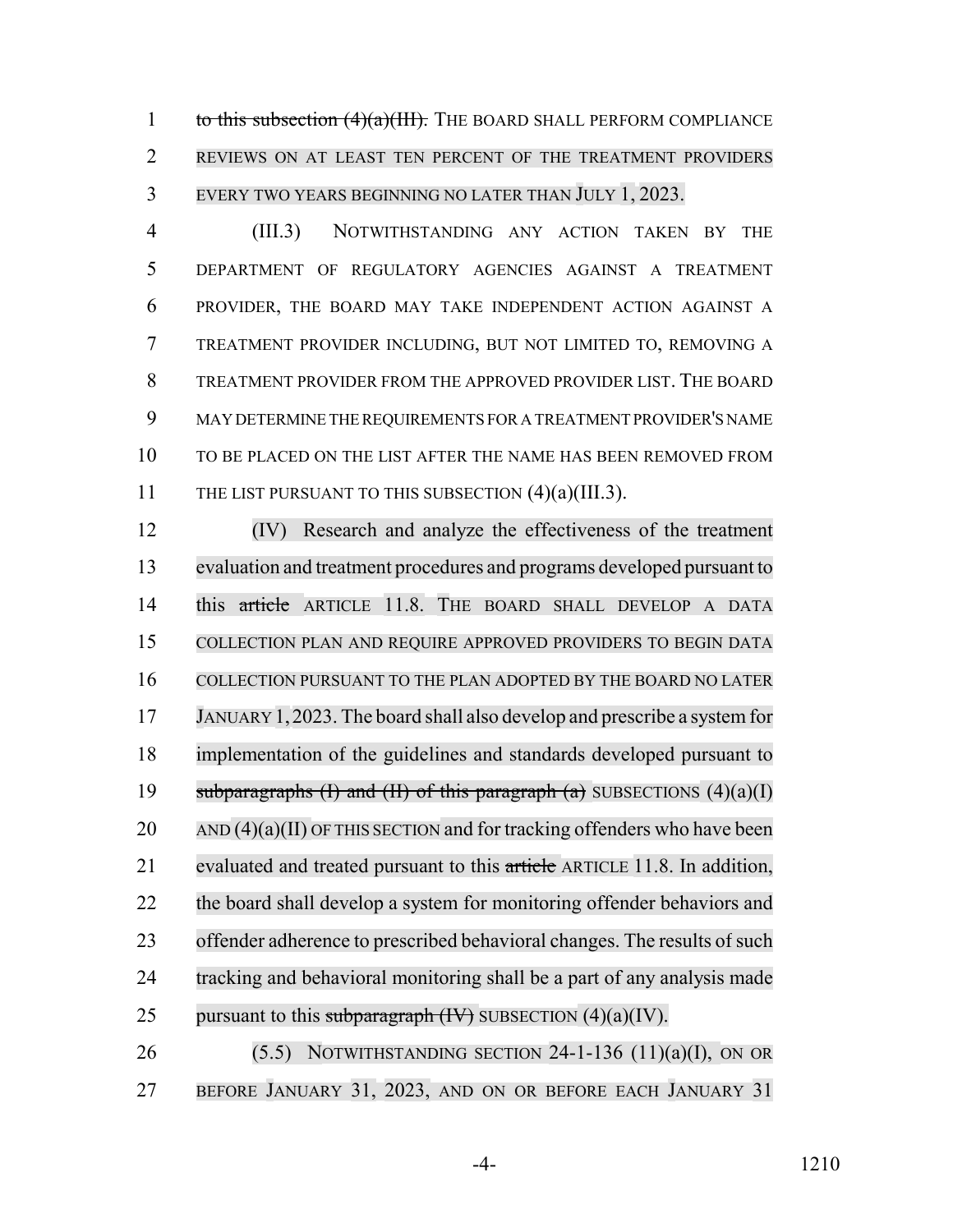| 1              | THEREAFTER, THE BOARD SHALL PREPARE AND PRESENT A WRITTEN                          |
|----------------|------------------------------------------------------------------------------------|
| $\overline{2}$ | REPORT TO THE HOUSE OF REPRESENTATIVES JUDICIARY COMMITTEE AND                     |
| 3              | THE SENATE JUDICIARY COMMITTEE, OR THEIR SUCCESSOR COMMITTEES.                     |
| $\overline{4}$ | THE REPORT MUST INCLUDE:                                                           |
| 5              | (a) THE NUMBER OF PEOPLE WHO RECEIVED DOMESTIC VIOLENCE                            |
| 6              | OFFENDER TREATMENT IN THE PRECEDING YEAR, THE NUMBER OF THOSE                      |
| 7              | WHO SUCCESSFULLY COMPLETED THE TREATMENT, THE NUMBER OF THOSE                      |
| 8              | WHO DID NOT COMPLETE THE TREATMENT, AND THE NUMBER OF THOSE                        |
| 9              | WHO REOFFENDED AND WERE REMOVED FROM TREATMENT;                                    |
| 10             | (b)<br>THE NUMBER OF TREATMENT PROVIDERS WHO PROVIDED                              |
| 11             | DOMESTIC VIOLENCE OFFENDER TREATMENT IN THE PRECEDING YEAR;                        |
| 12             | THE NUMBER OF TREATMENT PROVIDERS WHO APPLIED TO BE<br>(c)                         |
| 13             | PLACED ON THE LIST OF APPROVED TREATMENT PROVIDERS PURSUANT TO                     |
| 14             | SUBSECTION $(4)(a)(III)(C)$ OF THIS SECTION AND THE NUMBER OF                      |
| 15             | TREATMENT PROVIDERS PLACED ON THE LIST;                                            |
| 16             | (d) THE BEST PRACTICES FOR THE TREATMENT AND MANAGEMENT                            |
| 17             | OF DOMESTIC VIOLENCE; AND                                                          |
| 18             | (e) ANY OTHER RELEVANT INFORMATION, INCLUDING ANY BOARD                            |
| 19             | RECOMMENDATIONS FOR LEGISLATION TO CARRY OUT THE PURPOSE AND                       |
| 20             | DUTIES OF THE BOARD TO PROTECT THE COMMUNITY.                                      |
| 21             | This section is repealed, effective September 1, $2022$<br>$(7)$ (a)               |
| 22             | SEPTEMBER 1, 2027.                                                                 |
| 23             | <b>SECTION 2.</b> In Colorado Revised Statutes, 24-34-104, repeal                  |
| 24             | $(23)(a)(IX)$ ; and <b>add</b> $(28)(a)(VII)$ as follows:                          |
| 25             | 24-34-104. General assembly review of regulatory agencies                          |
| 26             | and functions for repeal, continuation, or reestablishment - legislative           |
| 27             | <b>declaration - repeal.</b> $(23)(a)$ The following agencies, functions, or both, |